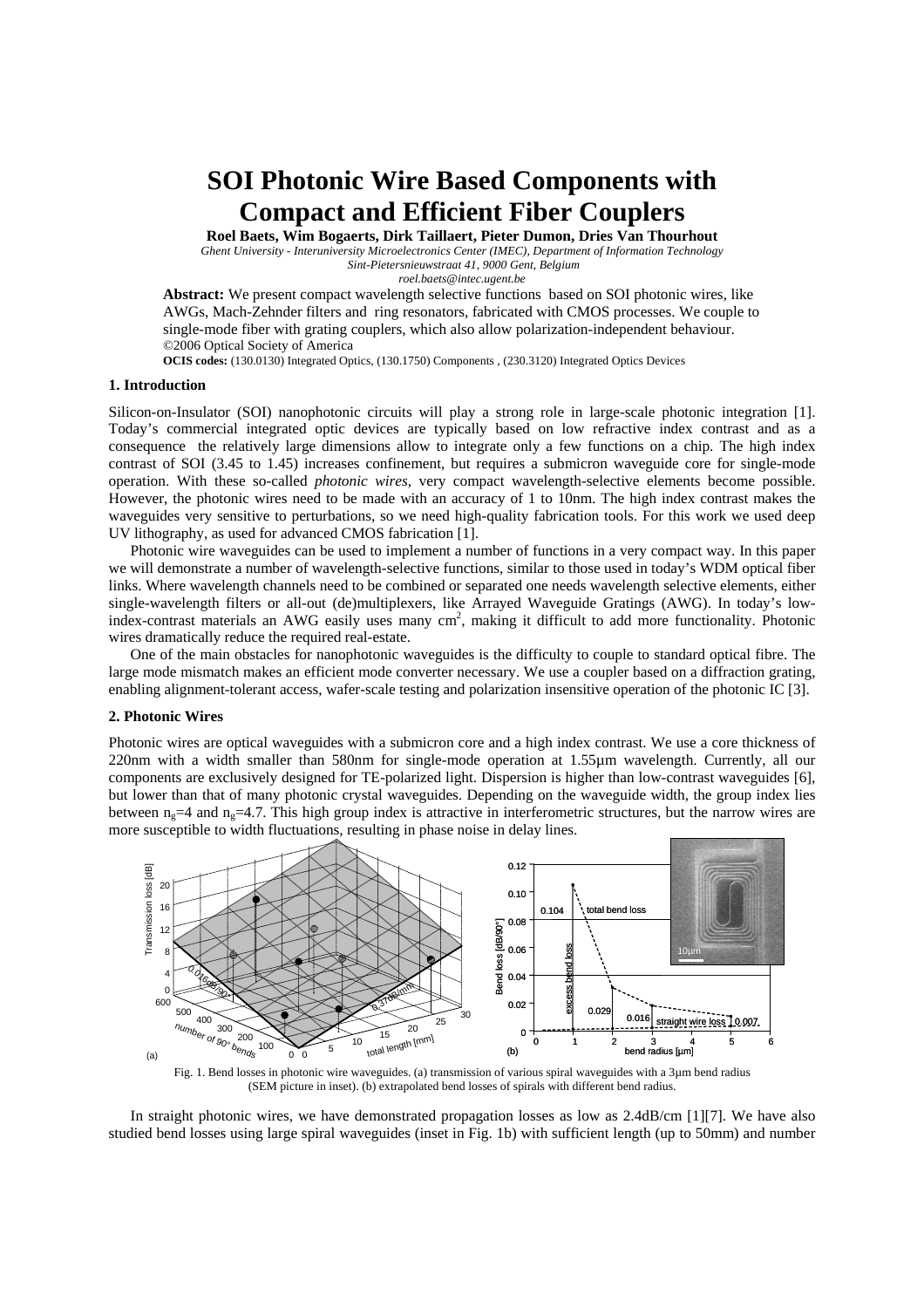of bends (up to 550 bends). From Fig. 1a, which shows the transmission for spirals with a 3µm bend radius we can extract the propagation loss and the excess loss per bend. As can be seen in Fig. 1b the excess bend losses increases dramatically for sharper bends. For a 5µm 90° bend, the losses are lower than 0.01dB/bend.

### **3. Wavelength-Selective Elements**

Due to the high group index of photonic wires and the tight bends, a dramatic reduction of passive wavelengthselective elements can be obtained. One can implement small resonant cavities for channel drop filters with a large free spectral range (FSR), or use interferometric filters with compact delay lines. This is also the case for arrayed waveguide gratings (AWG) [8]. In Fig. 2a we demonstrate an AWG with 16 channels spaced at 200GHz, resulting in a 25.6nm FSR [8]. The device itself fits in a  $200\mu$ m  $\times$  500 $\mu$ m area [10]. To ease the coupling between the photonic wires and the slab region, the star coupler is implemented in a lower-contrast shallow etch [9]. The transition between photonic wire and lower-contrast waveguide is made in a 15µm long taper. Alignment accuracy between the deep and shallow etch is about 50nm and guaranteed by the optical lithography. This double-etch scheme keeps the insertion loss of the device below 3dB for the center wavelength channels. The transmission of the 16 output channels is plotted in Fig. 2b. Because the photonic wires in the delay lines are susceptible to phase noise due to non-uniformities and variations in the delay line geometry, we have broadened the waveguides to 800nm in the straight sections. While this makes the waveguides multimode, we narrow them down to single-mode width for the bends. This lowers the crosstalk floor to -20dB for the center channels.

Apart from AWGs, we have also implemented compact wavelength drop filters, based either on ring resonators [7][10] or Mach-Zehnder lattice filters [10].



Fig. 2. Arrayed Waveguide Grating with  $16 \times 200$ GHz channels. (a) SEM view. The device has a footprint of  $200 \mu m \times 500 \mu m$ . (b) Overlaid transmission spectrum of the 16 output channels.

# **4. Coupling to Fiber**

Due to the large mode mismatch between a single-mode fiber and a SOI photonic wire, a spot-size converter is required to achieve efficient coupling. We use a diffraction grating to couple light from an out-of-plane fiber to a planar SOI waveguide. The grating pitch is 630nm. The depth of the grating is approximately 70nm for the SOI layer structure we used. The grating couples light from a fiber into a wide (10-12µm) waveguide. To couple light from this wide waveguide to a photonic wire, an adiabatic taper is used. Alternatively it is possible to used curved focusing gratings that focus the incoming light into a photonic wire. The advantage of the curved grating is the smaller footprint compared to a straight grating combined with an adiabatic taper.

Simple SOI couplers have a coupling efficiency of >30% and a 1-dB bandwidth of approximately 40nm but we have demonstrated that this efficiency can be increased to almost 70% by extra processing steps and more sophisticated designs. We expect that further improvements are possible while remaining CMOS-compatible. [12]. The grating couplers allow wafer-scale testing, because light is coupled in and out from the top surface of the wafer. They are also suitable for coupling large arrays of fibers to one chip. In [5], a 1x8 fiber array consisting of fibers in V-grooves was used to demonstrate a 4-by-4 wavelength router. The ferrule is glued or bonded directly to the SOI chip, no polishing steps and no lenses are needed.